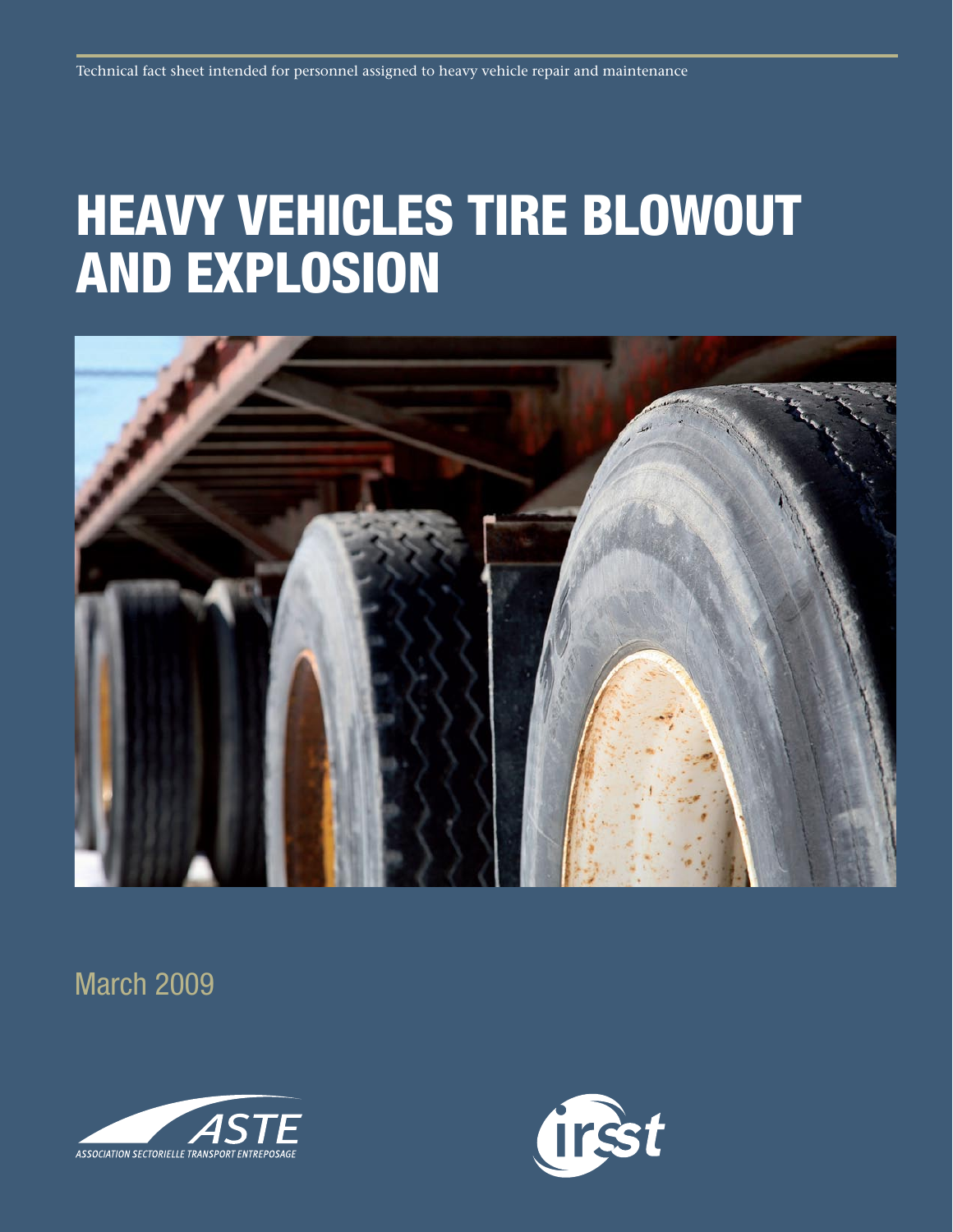#### Research and writing

#### **René Benoît**

Research Department, Institut de recherche Robert-Sauvé en santé et en sécurité du travail (IRSST)

**Langis Lafrance** Prevention Consultant, ASTE

**Dominique Malo** General Director, ASTE

**Julie Baron** Communication Officer, ASTE

This technical fact sheet is a summary of the research report\* produced by:

**René Benoît** Research Department, IRSST

**Michel Gou** and **Olivier Bellavigna** École Polytechnique de Montréal

#### **Toan Vu-Khanh, Patricia Dolez, Carlos Arrieta, Cédrick Nohilé** and **Tung Ha-Anh**

École de technologie supérieure de Montréal

- \* Exploratory study of heavy truck tire blowout and explosion phenomena.
- \* The document can be consulted or downloaded free of charge at: http://www.irsst.qc.ca/files/documents/ PubIRSST/R-479.pdf.

# Table of contents

|  |  | Illustration of the phenomenon of tire blowout                                                                               |  |
|--|--|------------------------------------------------------------------------------------------------------------------------------|--|
|  |  |                                                                                                                              |  |
|  |  |                                                                                                                              |  |
|  |  |                                                                                                                              |  |
|  |  | 1. Warnings related to welding or rather intense heating activities                                                          |  |
|  |  | 2. Tire that was run at a pressure below 80%                                                                                 |  |
|  |  |                                                                                                                              |  |
|  |  | 4. To help seat the tire, use only products recommended                                                                      |  |
|  |  |                                                                                                                              |  |
|  |  |                                                                                                                              |  |
|  |  | 6. What should be done when the vehicle is hit by lightning<br>or an electric arc is produced near or on contact with a high |  |
|  |  |                                                                                                                              |  |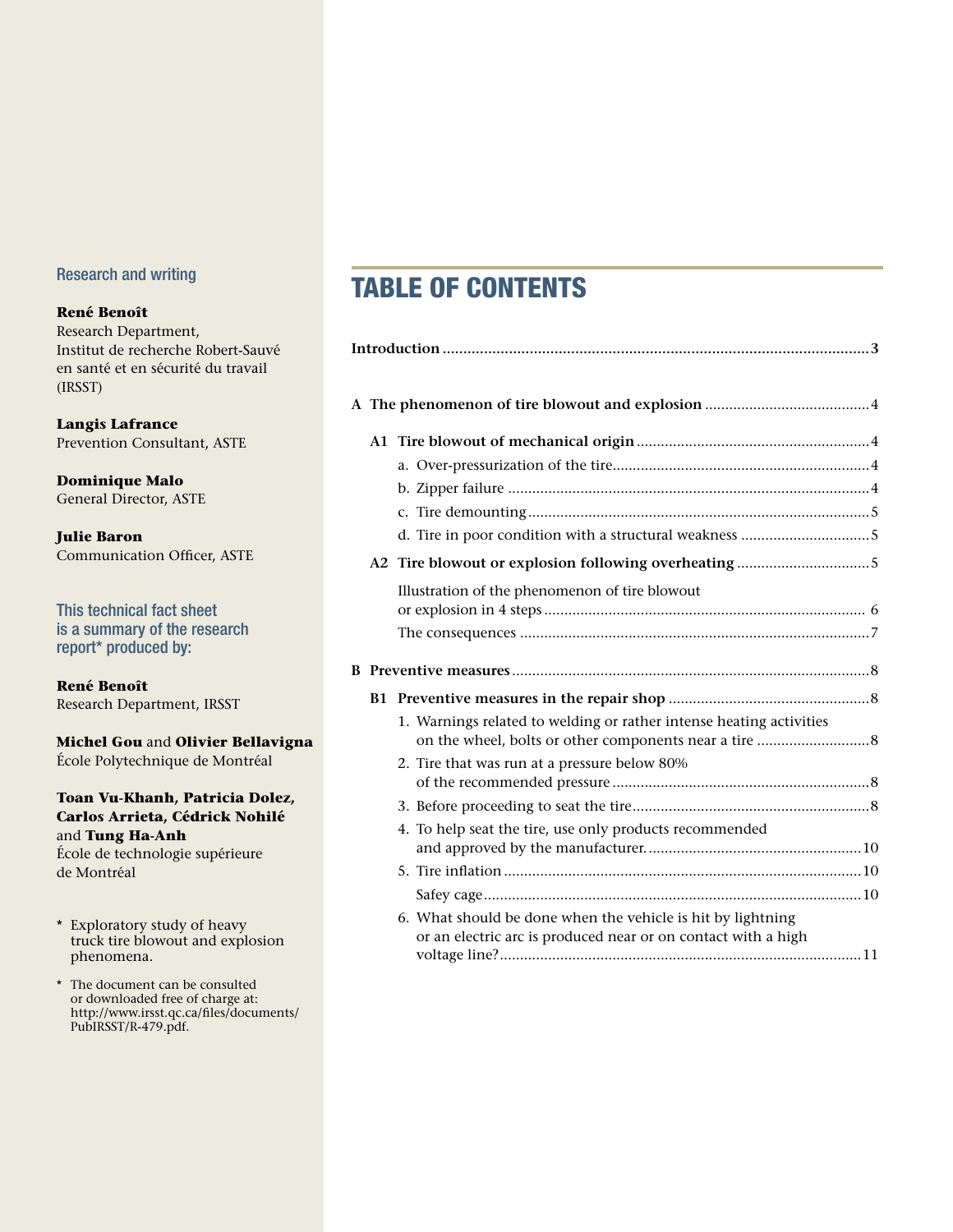## INTRODUCTION

**id you know that in Québec, 360 accidents involving a vehicle tire occurred over a period of 10 years, including some ten fatal accidents directly attributable to heavy vehicle tire blowout or explosion?** D

**Faced with the magnitude of the problem, the ASTE and its partners (SAAQ, MTQ, ACQ, CSST) asked the** *Institut de recherche Robert-Sauvé en santé et en sécurité du travail* **(IRSST) to study the phenomenon and to make recommendations.**

**This fact sheet presents the phenomenon of mechanical blowout of heavy vehicle tires mounted on wheels, and the process and events that lead to tire blowout or explosion as a result of heat buildup.** 

**Based on current knowledge, preventive measures are suggested. It must be emphasized that the best-known preventive measures are those aimed in particular at personnel who repair and maintain the tires on heavy trucks.**

**In the case of drivers, the information is rather limited because there are no objective criteria and very little knowledge about how to identify the hazards, and even less knowledge about the level of risk. The precaution principle applies at all times.**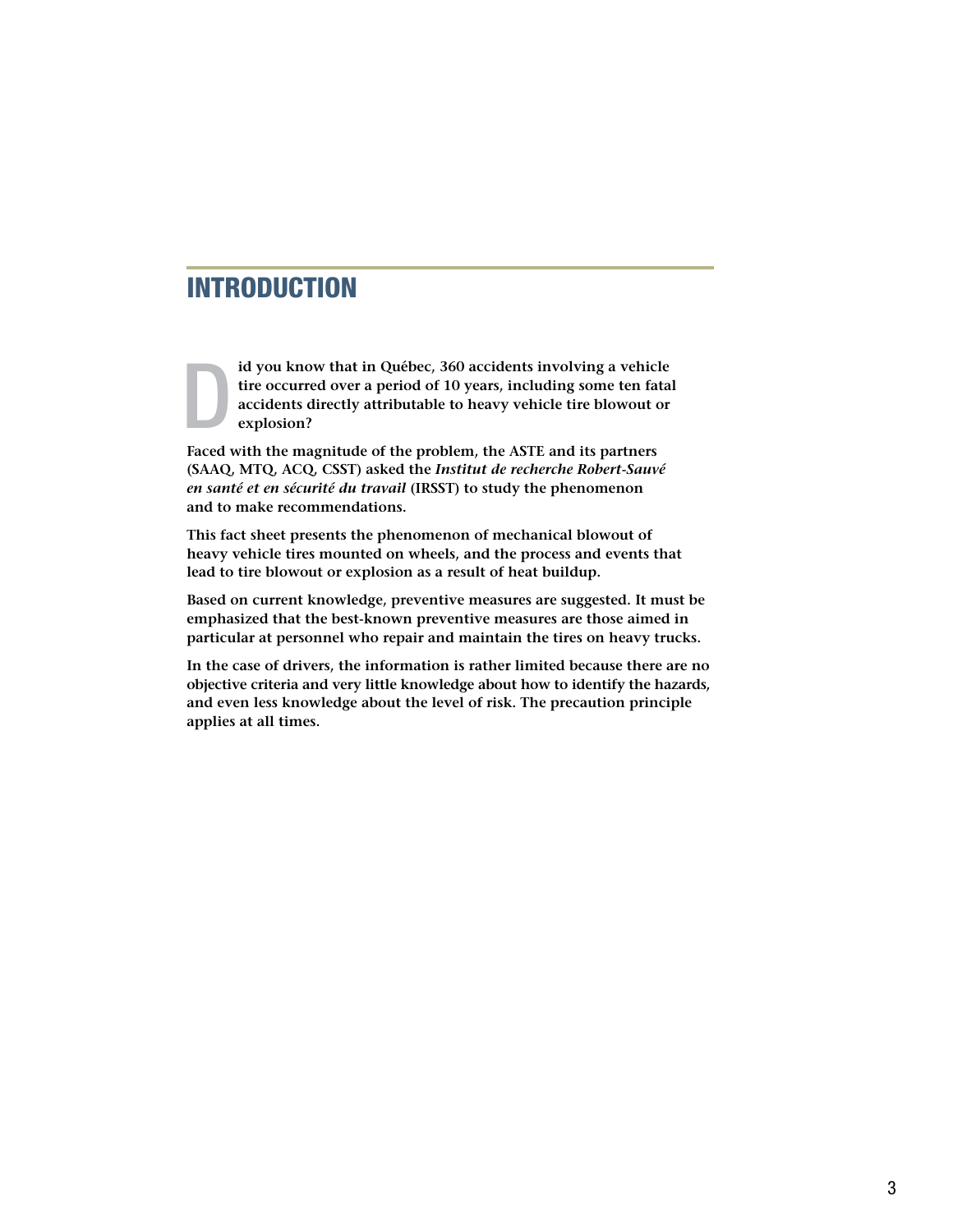# THE PHENOMENON OF TIRE BLOWOUT AND EXPLOSION

#### TIRE BLOWOUT OF MECHANICAL ORIGIN A1

Tire blowout of mechanical origin involves the condition of the materials (tire, rim) and the quality of the assembly. While less spectacular than the explosion, the energy released during blowout can lead to significant injuries if people are directly in the projection trajectory of the debris.

There are four events of a mechanical origin that can cause a tire to blow out. They are:

#### a. Over-pressurization of the tire:

#### **Possible causes:**

- $\Box$  poorly adjusted compressor pressure
- $\blacksquare$  pressure gauge or valve problem
- n incorrect mounting on the rim and voluntary over-pressurization when seating the tire on the rim.

#### b. Zipper failure

A design defect, an overloading or an impact can cause a weakness, a cracking or a rupture of the tire carcass. The result can lead to significant air loss, the projection of tire fragments, and a sudden drop in pressure at this location, sometimes accompanied by a mark resembling an unstitched or unzipped fabric.





*Reference: Bob Ultrich, "Armed and still dangerous - Zipper Rates are up. Injuries are down. Here's why", MTD 2001, www.mtdealer.com*

*Reference: Yves Giguère, Training manager, Eastern region, Goodyear Canada inc.* 

#### **Possible causes:**

- $\Box$  deterioration of the envelope exposing the plys or the belts of the tire to contamination by air or humidity
- $\blacksquare$  mechanical impact that damaged the tire's structure
- n driving with underpressurized tire below 80% of the recommended pressure
- $\blacksquare$  driving with overpressurized tires
- $\blacksquare$  overloading
- $\Box$  loss of mechanical properties due to heat, pyrolysis or thermo-oxidation
- $\blacksquare$  significant carcass wear
- $\blacksquare$  design defect in the weave of the tire cord.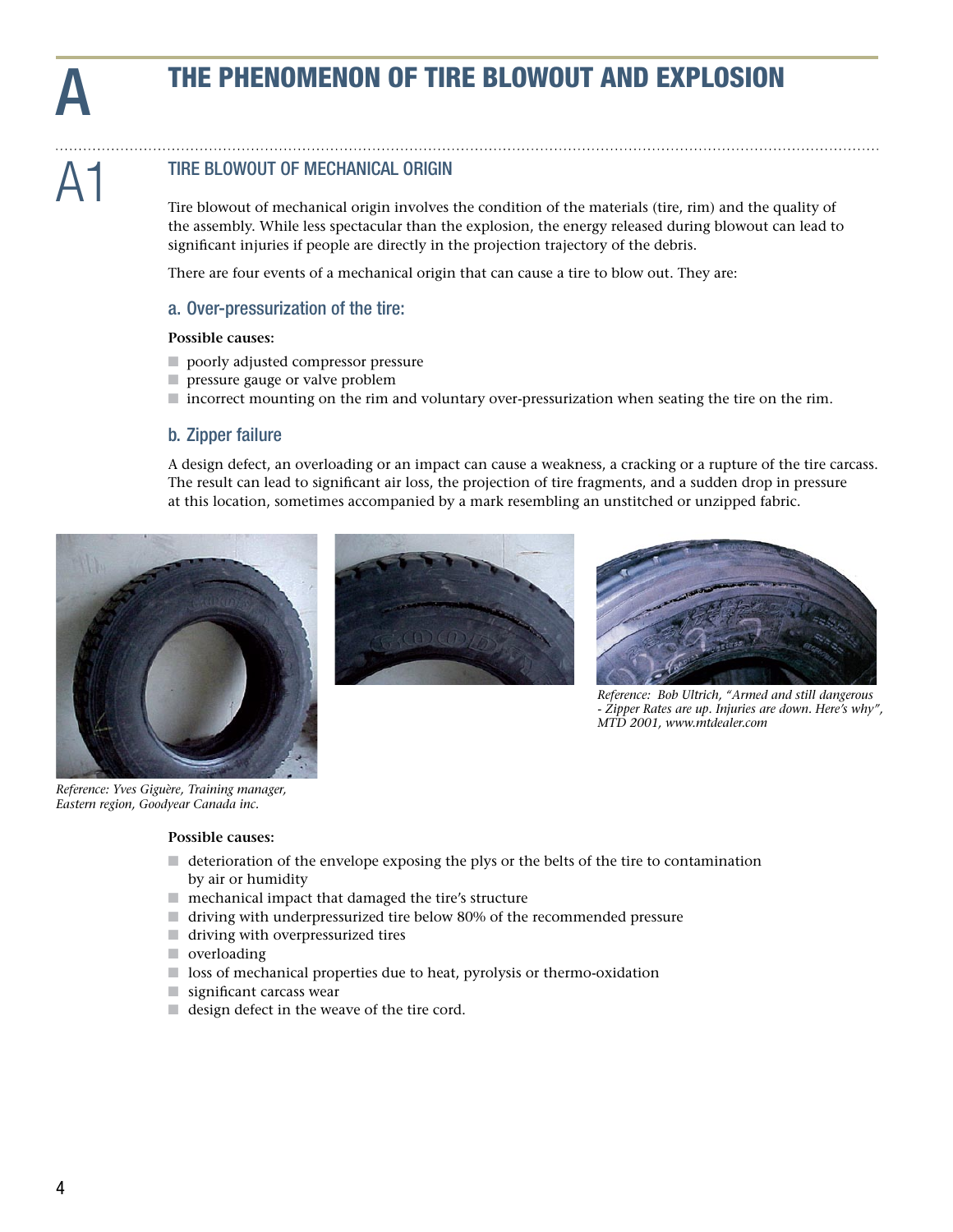#### c. Tire demounting

Tire demounting occurs when the tire accidentally and suddenly comes off the rim with a violent release of air or other gases from inside the tire.

#### **Possible causes:**

- $\blacksquare$  mechanical impact, more or less violent, on the rim or the tire
- $\blacksquare$  abnormal wear of the rim (edge)
- $\blacksquare$  deformation of the rim or one of its components following overheating
- $\blacksquare$  incorrect original mounting of the tire
- $\blacksquare$  incompatible parts of the rim (multi-piece rim)
- $\blacksquare$  dimensional or others incompatibilities of the rim and tire.

#### d. Tire in poor condition or with a structural weakness

A worn tire or even a new one can have a somewhat noticeable structural defect. It may then be unable to withstand normal inflation pressure.

#### TIRE BLOWOUT OR EXPLOSION FOLLOWING OVERHEATING A2

When the temperature inside the tire increases, the pressure inside the tire also increases. This increase in pressure continues as long as the temperature rises and the tire has not burst or come off the rim.

Also, starting at a certain temperature, different chemical reactions can occur in the tire under the effect of heat, including thermo-oxidation and pyrolysis.

**Pyrolysis** is defined as the irreversible chemical decomposition of a material under the sole action of heat. In the case of a tire, degradation of the rubber takes place. This phenomenon occurs:

- $\blacksquare$  when the temperature inside the tire reaches 185°C
- $\blacksquare$  in the absence of oxygen (inflation with nitrogen does not eliminate the phenomenon of pyrolysis)  $\blacksquare$  in a few seconds.

Also, this phenomenon leads to a degradation of the tire's chemical and mechanical properties, which can occur gradually and whose effects can be cumulative following several overheating events.

With thermo-oxidation, which can occur in the presence of oxygen, the signs are practically the same, except that thermo-oxidation does not occur if inflation with nitrogen.

The gases produced by pyrolysis and thermo-oxidation cause an increase in pressure in the tire, which can lead to blowout.

However, if the three following critical conditions occur simultaneously:

- $\blacksquare$  sufficient concentration of flammable gas
- $\blacksquare$  temperature and pressure equal to or greater than the auto-ignition temperature and pressure of the gases
- $\Box$  oxygen concentration above 5.5%.

A violent explosion occurs in which the pressures at the time of the explosion are in the order of 1000 psi or more, with the production of shock waves.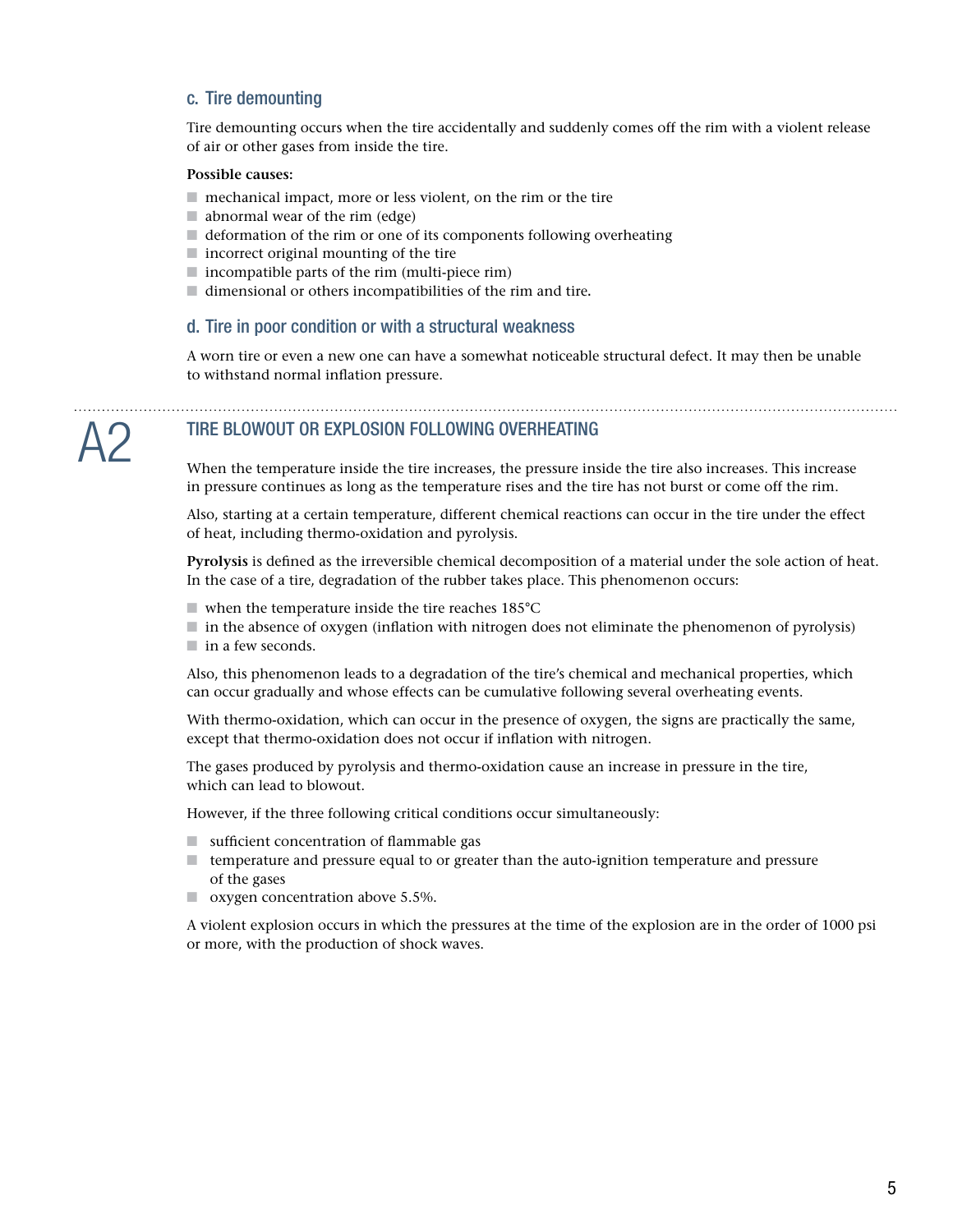

Heating of the air in the tire, which Heating of the air in the tire, which expands and causes an increase in expands and causes an increase in pressure: risk of tire blowout. pressure: risk of tire blowout.

degrade, producing flammable gases degrade, producing flammable gases low as 100°C), the rubber begins to low as 100°C), the rubber begins to (this temperature may correspond the pressure in the tire: risk of tire (this temperature may correspond the pressure in the tire: risk of tire and materials, further increasing and materials, further increasing to air temperatures in the tire as to air temperatures in the tire as When heated to around 185°C When heated to around 185°C blowout. blowout.

the rubber continues.

the rubber continues.



**INTERNAL PRESSURE Pi OF THE TIRE**

INTERNAL<br>PRESSURE PI<br>OF THE TIRE

EXTREMELY RAPID<br>NCREASE IN Pi **EXTREMELY RAPID INCREASE IN Pi** INTERNAL<br>PRESSURE PI<br>OF THE TIRE **PRESSURE Pi OF THE TIRE INTERNAL EAT TRAUSMATTED TO THE TIRE HEAT BEREMCE OF OXYGEN<br>- ION DEMICAL DE FLAMMABLE CONCENTRATION +<br>- ION DE TRANSION DE CRITICAL CONDITIONS<br>- INSIDERIAL DE FLAMMABLE GASES + MATERIALS<br>- INERNAL EXPANSION<br>- INERNAL CREMISION NG TEMPERATURE I INCREAS** 4

When the critical concentration of reached in the presence of oxygen When the critical concentration of reached in the presence of oxygen at auto-ignition temperature and flammable gases and materials is flammable gases and materials is at auto-ignition temperature and pressure: explosion occurs. pressure : explosion occurs.

If the heat buildup continues, the accumulation of flammable gases and materials due to degradation of

If the heat buildup continues,

I

the accumulation of flammable gases and materials due to degradation of

# **SOURCES OF HEAT** SOURCES OF HEAT

- Locked brake, defective bearing, excessive braking Locked brake, defective bearing, excessive braking
- Roadway temperature, lightning, electric arc, welding, fire, etc. Roadway temperature, lightning, electric arc, welding, fire, etc.
	- Under-inflation of the tire Under-inflation of the tire
- Overloading of the tire, excessive speed, etc. Overloading of the tire, excessive speed, etc

If the heat is sufficiently intense to reach step 3, and the tire does not cool down, and the heat continues to be transmitted to the tire; **If the heat is sufficiently intense to reach step 3, and the tire does not cool down, and the heat continues to be transmitted to the tire;** the time to reach step 4, where the risk of explosion is significant, can vary from a few minutes to more than one hour. **the time to reach step 4, where the risk of explosion is significant, can vary from a few minutes to more than one hour.**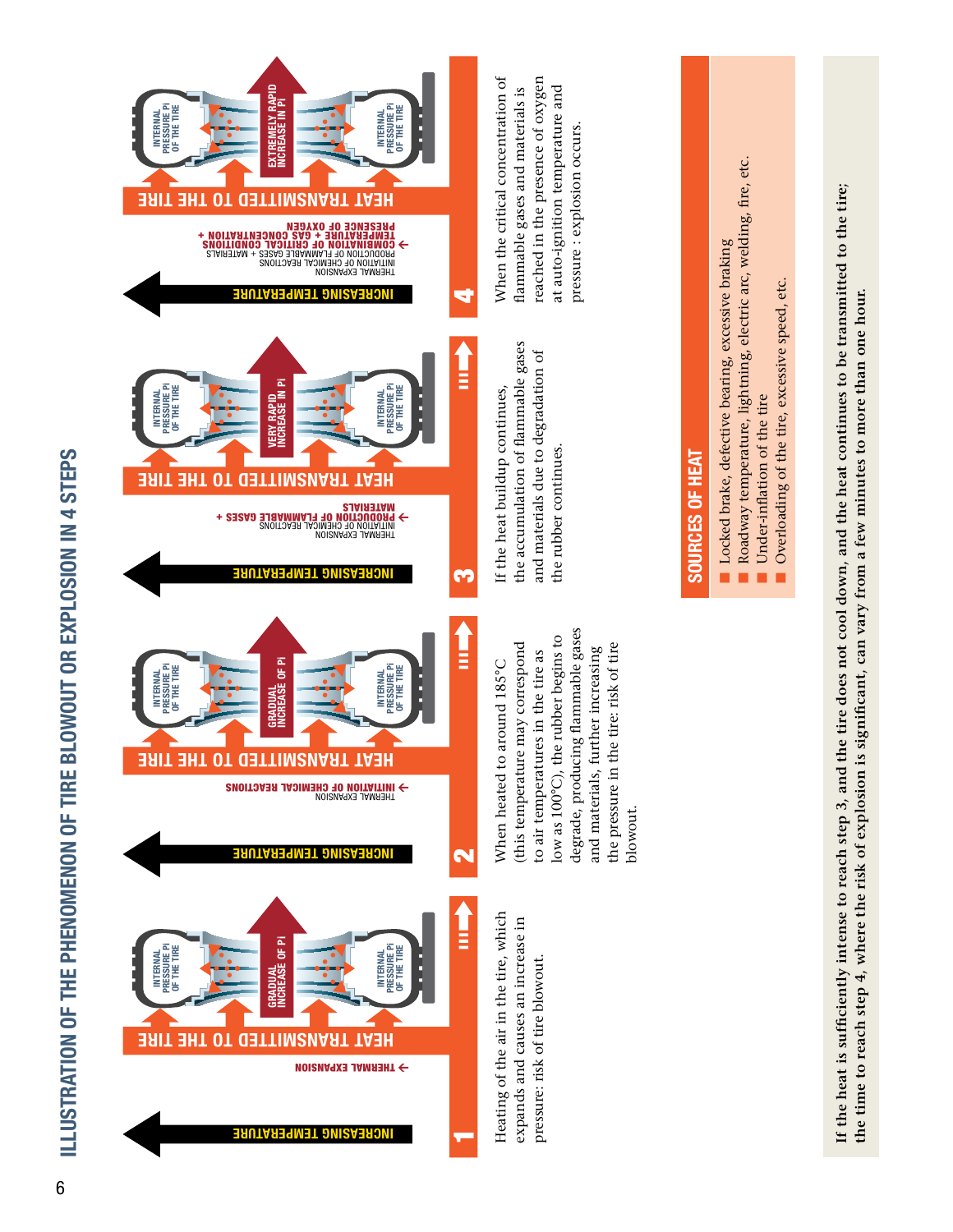#### **The consequences**

In the event of blowout or explosion, the violent blast or the projection of fragments can cause serious and even fatal injuries to anyone who is nearby. Photo no. 1 shows a burst tire that resulted in the worker's death. Photo no. 2 shows a tire that burst following the initiation of an electric arc produced when a flatbed semitrailer was parked near a high voltage line.



Photo no. 2: Tire that burst, semi-trailer hit by an electric arc near a high voltage line.

Photo no. 1: Example of a tire that burst following brake overheating (locked brakes).

Unfortunately, there are few or no reliable objective signs that are easily measurable or even apparent that can be used to detect the start or significance of the rubber's degradation under the effect of the heat originating from different sources, such as:

- **1.** overheating of the brakes (complete or partial locking, or excessive use)
- **2.** electric arc (lightning, contact with or proximity to high voltage lines)
- **3.** vehicle on fire
- **4.** welding of the rim with a tire mounted on it
- **5.** welding or heating with a torch of a part near the rim with a tire mounted on it
- **6.** use of under-pressurized tires
- **7.** use when overloaded
- **8.** use at excessive speeds
- **9.** very high roadway temperature
- **10.** unequal pressures on tires mounted on double wheels
- **11.** friction of an object (e.g., vehicle body part, bumper) on the tire
- **12.** contact of tires in a double wheel assembly
- **13.** any combination of these different sources of heat.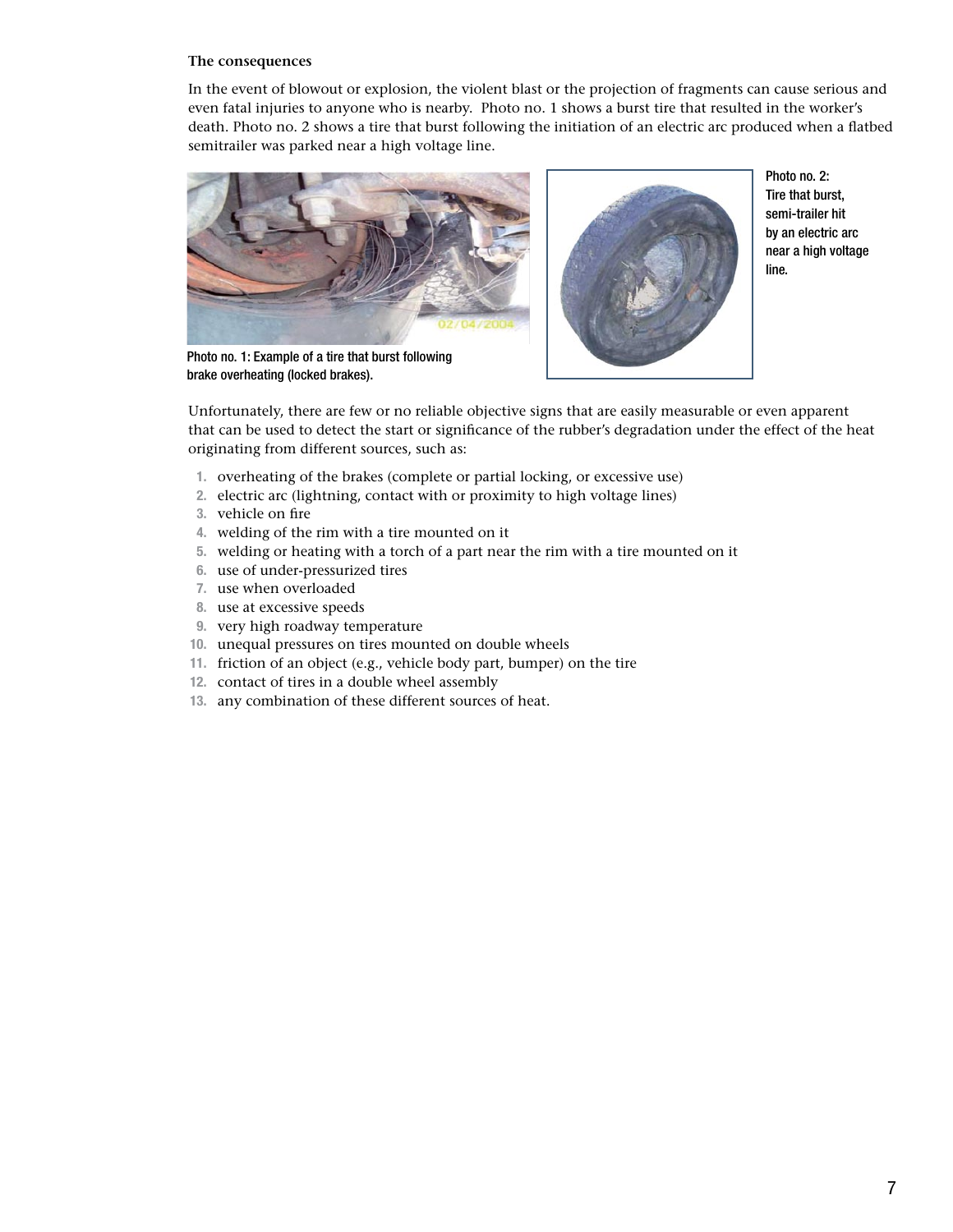# **PREVENTIVE MEASURES**

Preventive measures are essentially based on the current knowledge available and on the precautionary principle, due to the importance of the consequences for people when the tire blows out or explodes.

#### PREVENTIVE MEASURES IN THE REPAIR SHOP

- 1. Warnings related to welding or rather intense heating activities on the wheel, bolts or other components near a tire:
- **Formal prohibition** to weld on the rim or on one of the wheel components.
- **n <b>Prohibition to weld** near or on a component likely to transmit the heat to the rim or to the tire when the tire is mounted. It is recommended that the wheel be demounted under such circumstances.
- n **In exceptional cases** in which there is no other solution than heating near the rim in order, for example, to thaw components or to loosen bolts, it is imperative that the tire be completely deflated and unseated from the rim before using the source of heat. In fact, **it is vital to know that the hazard is not necessarily eliminated by deflating the tire (the heat captured inside the tire can lead to degradation of the rubber)**.

The tire, rim and components must be cooled to ambient temperature before proceeding with any eventual reseating of the tires. Also, tires must never be reseated or inflated without first carefully examining them and the wheel for any sign of degradation. However, this is **a minimum precaution**. Any other alternative to heating should always be used in all cases.

- $\blacksquare$  Steps to be followed when heating cannot be avoided:
	- deflate and unseat the tire or tires from the rim
	- do the repair
	- let cool to ambient temperature
	- inspect the rim and tire for any sign of degradation.

#### 2. Tire that was run at a pressure below 80% of the recommended pressure

Attention! For numerous heavy vehicles, trucks and semi-trailers, the maximum recommended pressure for the most common tires is generally 100 psi. It is therefore important that heavy vehicle repair and maintenance personnel pay particular attention to all tires inflated to 80 psi or less.

Do not reinflate the tire; the tire may have overheated or deteriorated. It must be demounted in order to properly examine it.

#### 3. Before proceeding to seat the tire:

Always check for signs of fatigue on the tire in order to avoid the phenomenon of blowout associated with zipper failure.

- $\blacksquare$  Examples of observable elements:
	- check for the presence of marbling (black lines around the inside circumference of the sidewalls)
	- check for the presence of signs of separation or deformation of the liner inside the tire
	- check for the presence of carbon dust originating from the destruction of the liner
	- check carefully the sidewalls of the tire to detect any distortion, cracks, small breaks, cracking, exposed steel cord, discoloration, irregular bulging or warping, soft or more flexible spot.

#### **If in doubt, the tire must be discarded.**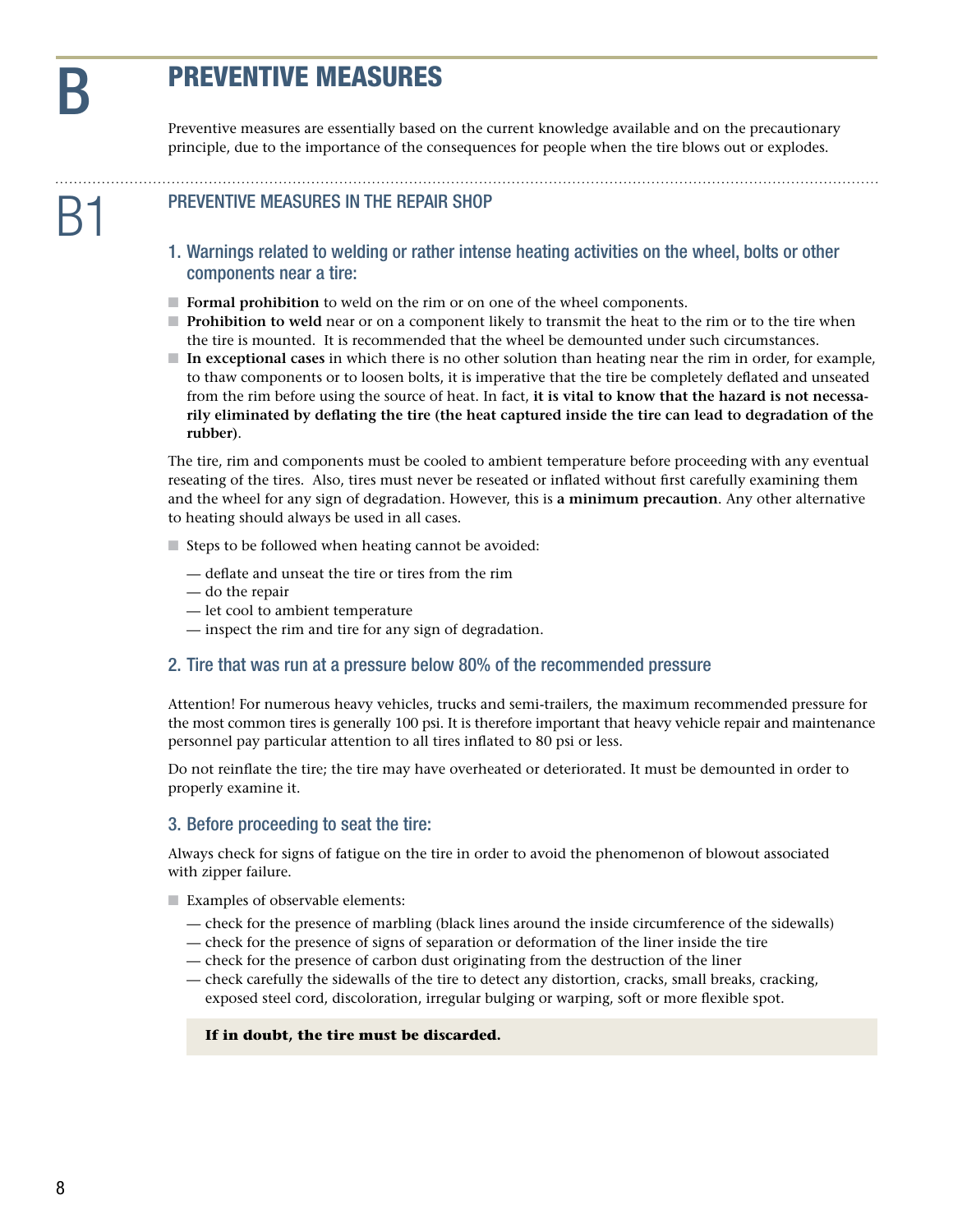

*Source: Kevin Rohlwing, "Identifying a Zipper Rupture," ITRA (International Tire & Rubber Association Foundation, Inc.) Commercial Tire Service Update, Volume 5, Issue 11, November 2000.*

- **n** Always inspect the rim:
	- the general condition (sign of impact, crack, sign of overheating)
	- the geometry (radial and lateral rim run-out, deformed)
	- sign of wear.

If the rim flange seems deformed or worn, make sure that it complies with the manufacturer's rating and tolerances or have it inspected by experts.



*Reference: The Maintenance Council (TMC), 2001. Recommended Maintenance Practices Manual, 2000-2001. Council of ATA. RP 205A-1, RP 209C-1, RP 222A-22 & 39, RP 228-1, RP 232-1.*

- $\blacksquare$  Never mount a tire on a:
	- cracked rim
	- rim in poor condition (wear, corrosion, deformed lug holes, off-true rim)
	- rim that has been heated significantly (fire or quasi-fire).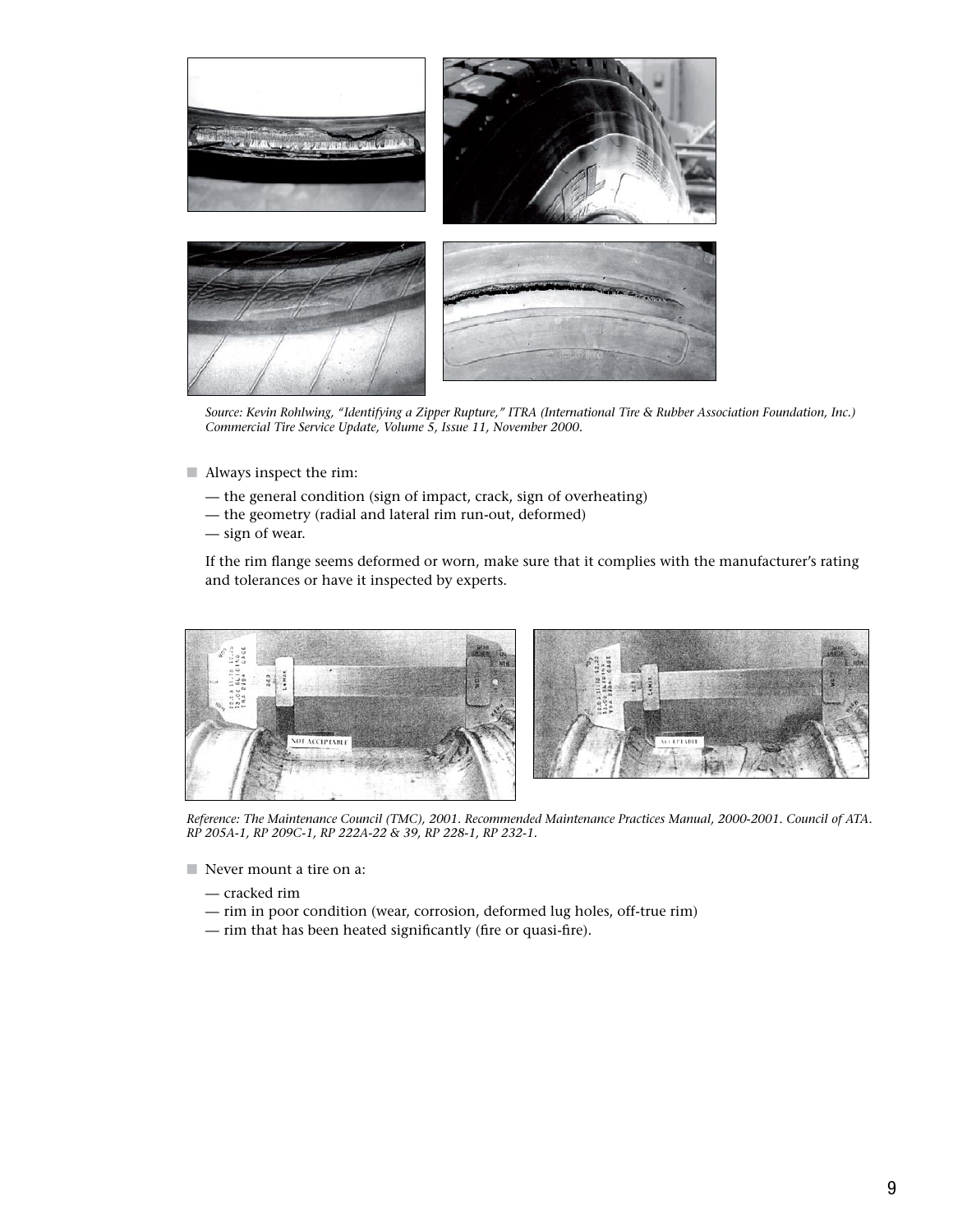### 4. To help seat the tire, use only products recommended and approved by the manufacturer.

Never use a lubricant or an adhesive containing flammable materials when mounting.

- n According to "The Maintenance Council (TMC), Recommended Maintenance Practices Manual, article RP 205A," the lubricants recommended for the bead for seating a truck tire (in water solution) are:
	- vegetable oil soaps
	- animal soaps.
- $\blacksquare$  To be completely avoided:
	- petroleum-product-based oils or greases (may affect the properties of the rubber and create an explosive volatile mixture)
	- solvent-based lubricants (may create an explosive volatile mixture)
	- silicone-based oils (may cause eventual slipping of the bead).

### 5. Tire inflation

To avoid all risks of accidents and injuries when inflating tires, the following precautions must be taken:

- $\blacksquare$  Place the wheel in a safety cage
- n Always use a clip-on air chuck with air hose extension equipped with a control valve and a pressure gauge
- $\blacksquare$  Maintain a safe distance (approximately 2 m) between the worker and the tire to be inflated. The worker should never stand facing the wheel but instead stand to the side so as to be facing the tread (see below).

The majority of safety cages available on the market are designed to prevent the projection of components of a multi-piece rim. However, they do not protect the worker in the event of sudden rupture or demounting when bursts or particulates can be projected.

The *Association Sectorielle Services Automobiles* (ASP Auto Prévention) participated in the design of a safety cage that controls not only the risks of separation of a multi-piece rim, but also the risks related to sudden rupture and all other types of accidents that can occur during tire inflation, regardless of the type of rim. As the plans below illustrate, this cage completely surrounds the tire and protects the workers, regardless of the type of rupture.

You can obtain the design plan for the safety cage at the following address: http://autoprevention.qc.ca/docs/AP\_2005-12-complet.pdf





Projection danger zone during tire inflation.

*Reference: http://www2.worksafebc.com/media/fss/tire/slideshow.htm*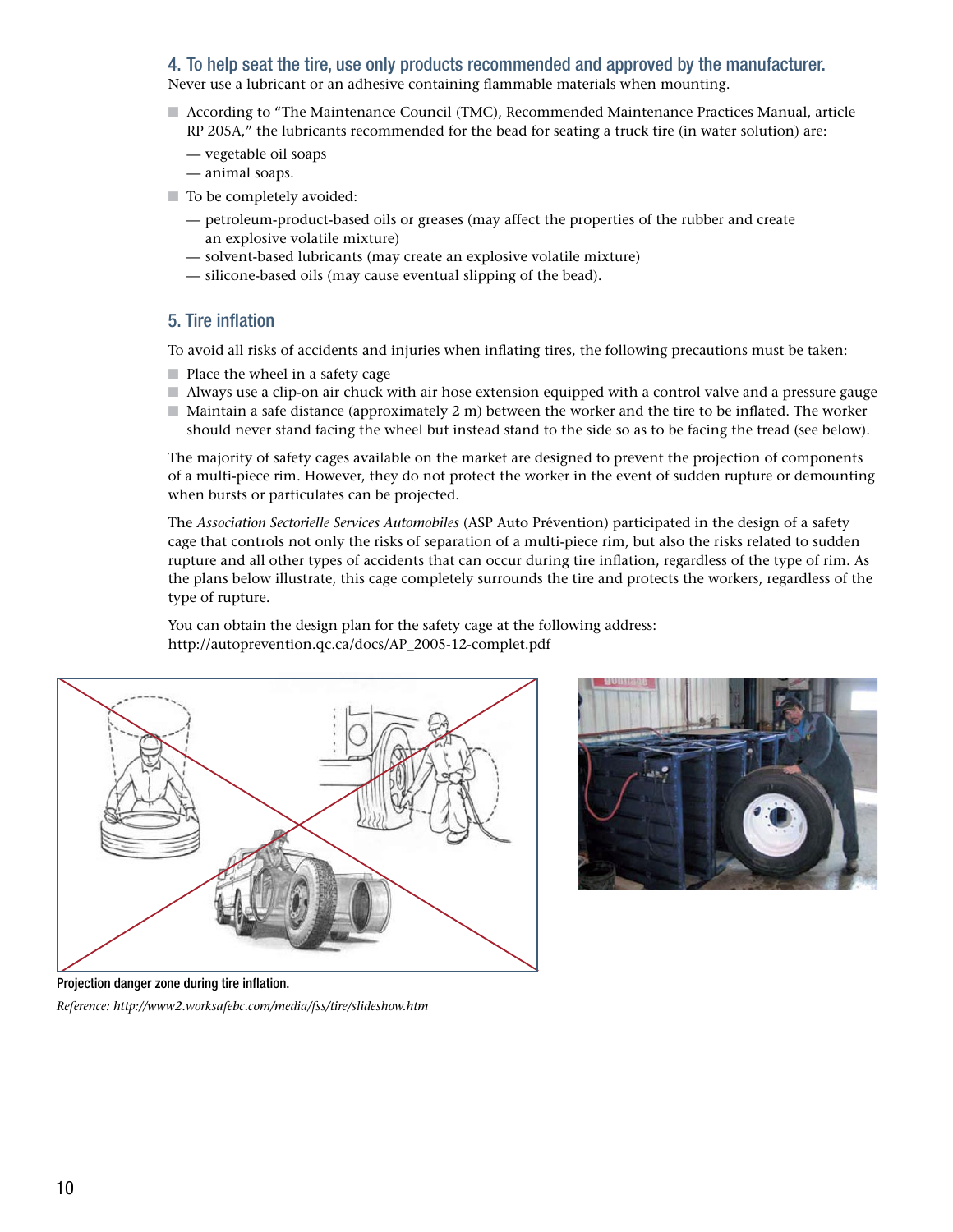

Truck tire blowout in a safety cage.

On the photograph at the left, you can see the trajectory that the debris may take following tire blowout.

On the photographs below, we see that the energy released during blowout deforms the safety cage, as well as moving it and rotating it. It is important that the worker stay outside the trajectory of the debris and far enough away from the cage so as not to be injured by it.

*Reference : http://www.kentool.com/demos/cage\_demo.mpg*



Three sequences of tire blowout with projection of the rim in a safety cage.

#### 6. What should be done when the vehicle is hit by lightning or an electric arc is produced near or on contact with a high voltage line?

The current state of knowledge and the data available do not allow clear and precise information to be provided on the indications and the precursor signs that would allow detection and estimation of the danger and risk level.

However, by applying the precautionary principle, some rules or guidelines can be applied to reduce the risk.

- Be aware that:
	- there is a risk of electrocution for the driver, particularly when he gets out of the vehicle. This risk is just as significant for those who could come to assist the driver (see note below)
	- the tires are at high risk of blowout or even explosion
	- this risk persists even if the source of electrical energy is completely eliminated
	- the explosion can occur several hours after the incident.
- **If lightning or an electric arc hits a vehicle, its tires can explode. The risk of explosion is even greater if the lightning or the electric arc causes obvious material damage to the vehicle. In the documentation consulted, a quarantine period of at least 24 hours is recommended.**
- n In some cases, there are no visible signs. Nevertheless, the risk remains just as significant and the same recommendations apply.

NOTE: The driver must absolutely avoid making contact between the ground and the vehicle. For example, in the case of fire, he would have no other choice but to jump from the vehicle with his feet together, by avoiding touching the body of the vehicle. Once on the ground, he should get as far away as possible by jumping with his feet together as recommended by the specialists (\*), and warn emergency services.

*\* Reference: Course LEL2400 – Électricité : Sécurité et environnement at the École Polytechnique de Montréal*